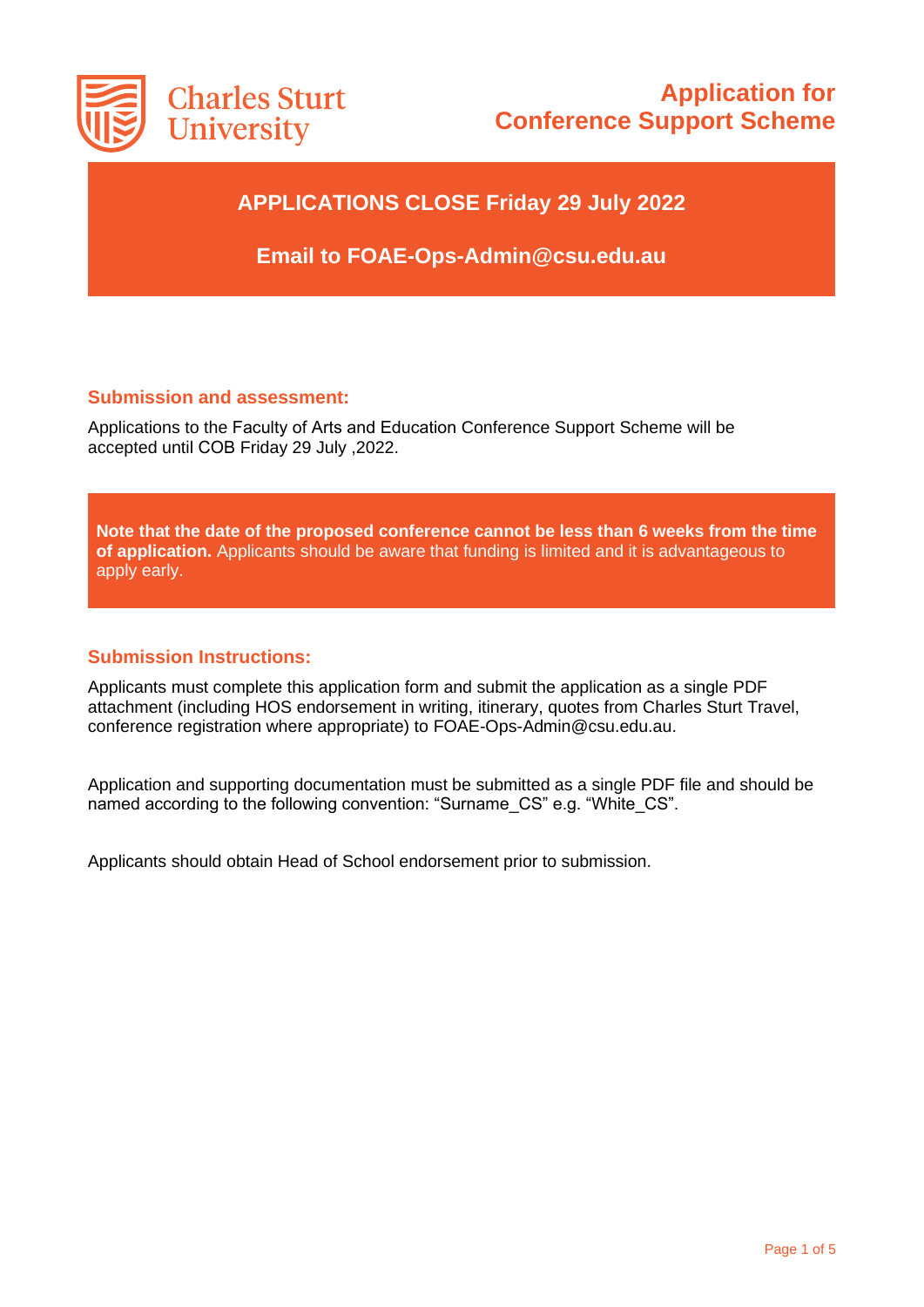### **1. APPLICANT DETAILS**

| Name (incl. title)                                       |                               |
|----------------------------------------------------------|-------------------------------|
| Position (incl. details of<br>joint appointment(s))      |                               |
| <b>Faculty</b>                                           | Faculty of Arts and Education |
| <b>School</b>                                            | Select                        |
| <b>Email</b>                                             |                               |
| <b>Phone</b>                                             |                               |
| <b>Research Productivity</b><br><b>Index (RPI) Score</b> |                               |

## **2. CONFERENCE DETAILS**

**Conference name and URL**

**Conference dates**

**Conference location, or state if this conference is to be held online only.** 

**Provide the title of the paper or poster that you will / have submitted for inclusion and any confirmation of acceptance:**

• *If possible, please provide written confirmation of acceptance of a presentation (either talk or poster, via letter, fax or email) from the relevant organisers as part of your application, combine as a single PDF with this application form. While awards may be made in the absence of this confirmation, funds will not be released until notification of acceptance of the applicant's paper has been sent to F[OAE-Ops-Admin@csu.edu.au](mailto:FOAE-Ops-Admin@csu.edu.au).*

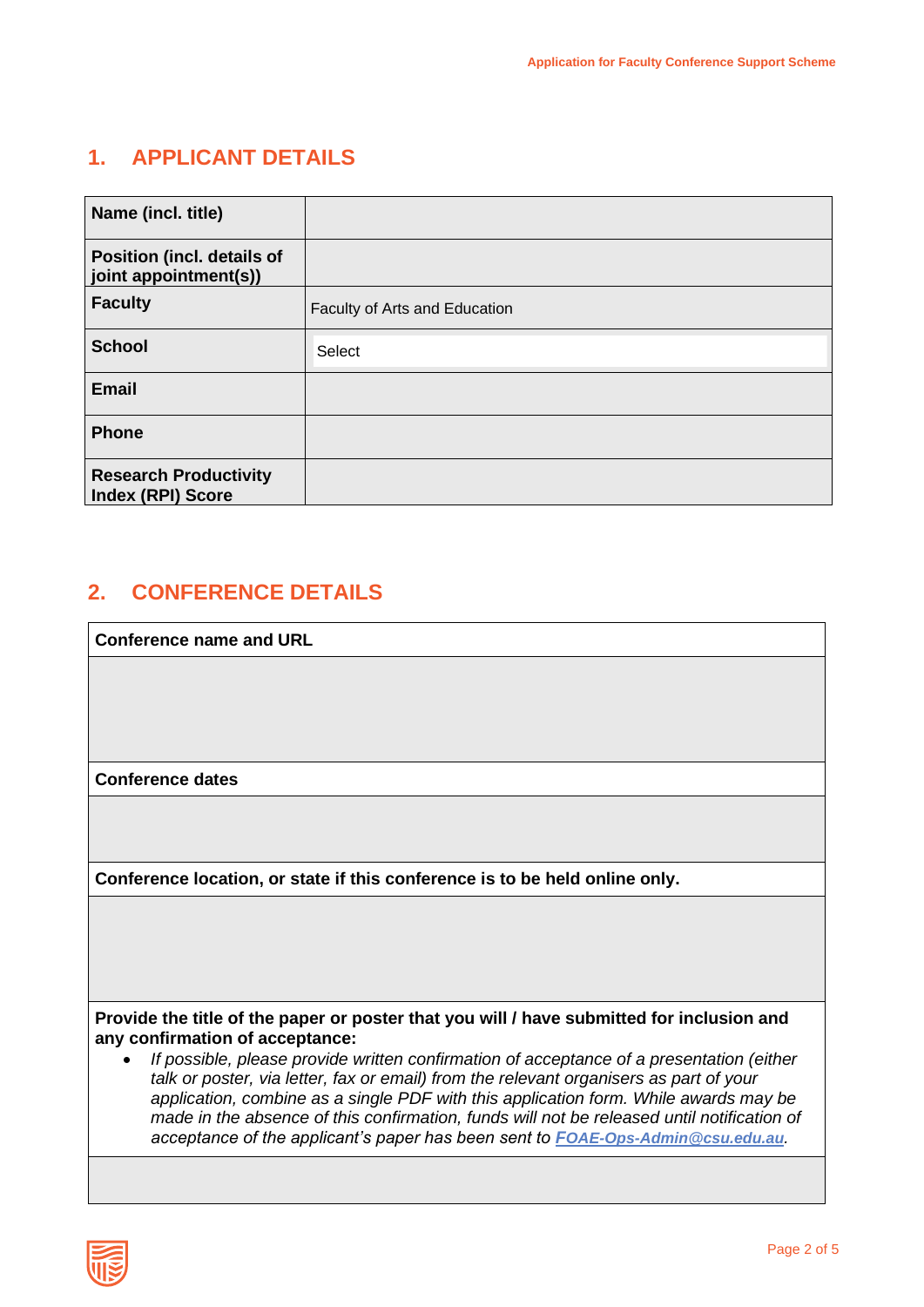| If you are yet to receive confirmation of acceptance of the paper, please provide the due<br>date of the call for papers and the date of outcome notification.                                |  |  |  |  |
|-----------------------------------------------------------------------------------------------------------------------------------------------------------------------------------------------|--|--|--|--|
|                                                                                                                                                                                               |  |  |  |  |
|                                                                                                                                                                                               |  |  |  |  |
| Provide a justification for your participation in the conference, including:<br>an explanation of the significance or status of the conference for your area of research<br>and/or discipline |  |  |  |  |
| if you have been invited to present a keynote address                                                                                                                                         |  |  |  |  |
|                                                                                                                                                                                               |  |  |  |  |
|                                                                                                                                                                                               |  |  |  |  |
|                                                                                                                                                                                               |  |  |  |  |
|                                                                                                                                                                                               |  |  |  |  |
|                                                                                                                                                                                               |  |  |  |  |
|                                                                                                                                                                                               |  |  |  |  |
|                                                                                                                                                                                               |  |  |  |  |
| Explain how attendance at the conference is important for your research career.<br>(approximately 150 words or less)                                                                          |  |  |  |  |
|                                                                                                                                                                                               |  |  |  |  |
|                                                                                                                                                                                               |  |  |  |  |
|                                                                                                                                                                                               |  |  |  |  |
|                                                                                                                                                                                               |  |  |  |  |
|                                                                                                                                                                                               |  |  |  |  |
|                                                                                                                                                                                               |  |  |  |  |
|                                                                                                                                                                                               |  |  |  |  |
|                                                                                                                                                                                               |  |  |  |  |
| Describe your future plans for converting the research presented at the conference into<br>outcomes aligned with the University research strategy.                                            |  |  |  |  |
| include how attendance at the conference assists with this                                                                                                                                    |  |  |  |  |
|                                                                                                                                                                                               |  |  |  |  |
|                                                                                                                                                                                               |  |  |  |  |

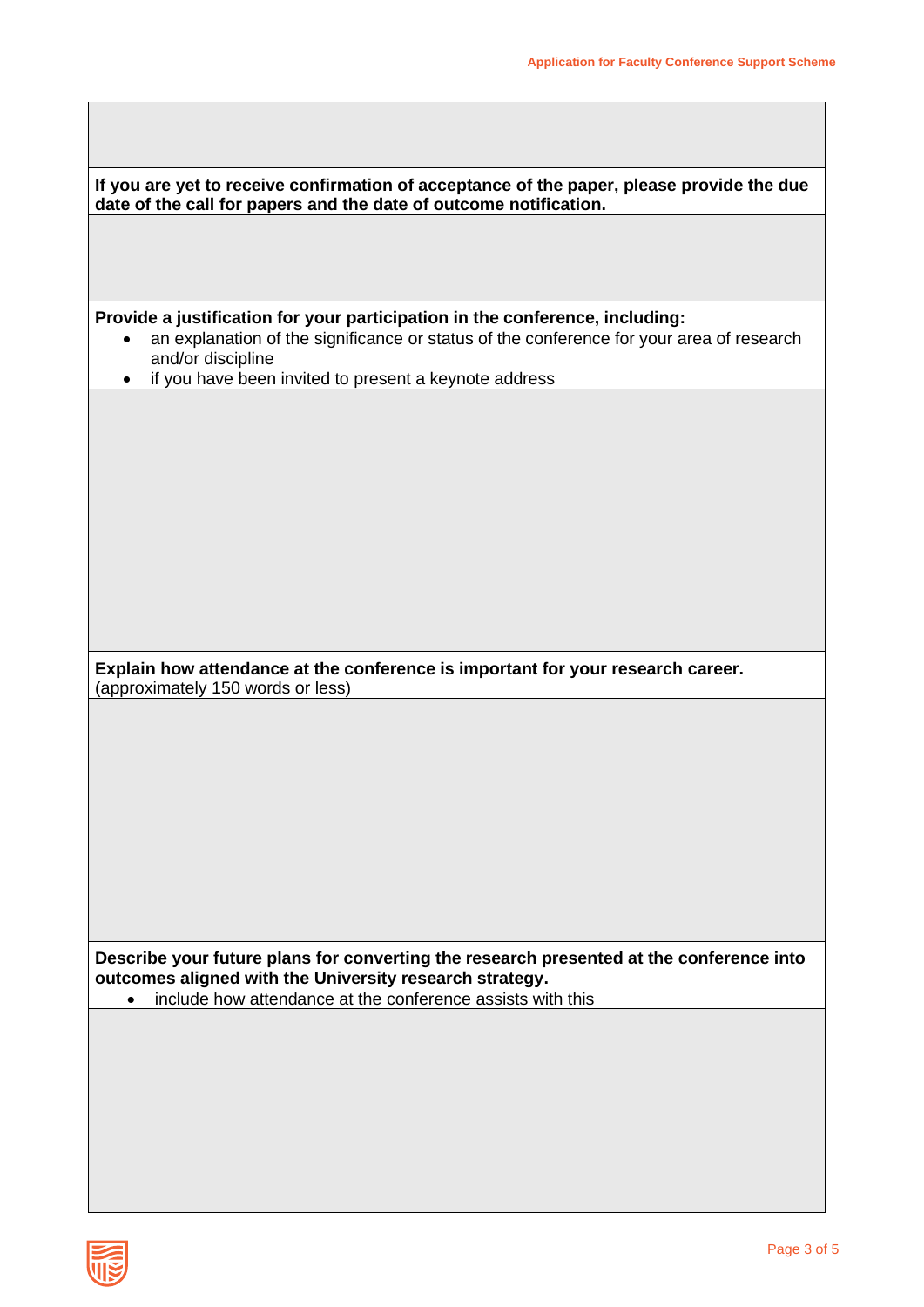**List the relevant Field of Research (FOR) code/s.**

*Please see full list of [FOR Codes.](https://bit.ly/2WCCWvd) (Please discuss priority codes with your AHOS Research or ADR if guidance is required).*

<<Insert FOR (4 digit code)>>

**List any previous funding for conference attendance received within the past 3 years from the University and details of corresponding papers.**

#### **3. BUDGET AND JUSTIFICATION**

Please provide a detailed budget request and justification for each expense item in the table below. While the conference itself may be held after 2022, all funding provided must be expended by Friday 16<sup>th</sup> December 2022 as per the funding guidelines. There will be no facility to carry forward funds.

*Please ensure your budget is supported by your itinerary and quotes (flights, accommodations, expenses etc) which should be included as part of your application, as a single PDF with this application form.*

| <b>Budget Item</b>             | <b>Cost</b> | <b>Justification</b> |
|--------------------------------|-------------|----------------------|
| <b>Conference registration</b> |             |                      |
| <b>Accommodation</b>           |             |                      |
| <b>Travel</b>                  |             |                      |
| <b>Meals</b>                   |             |                      |
| <b>TOTAL budget requested</b>  | \$          |                      |